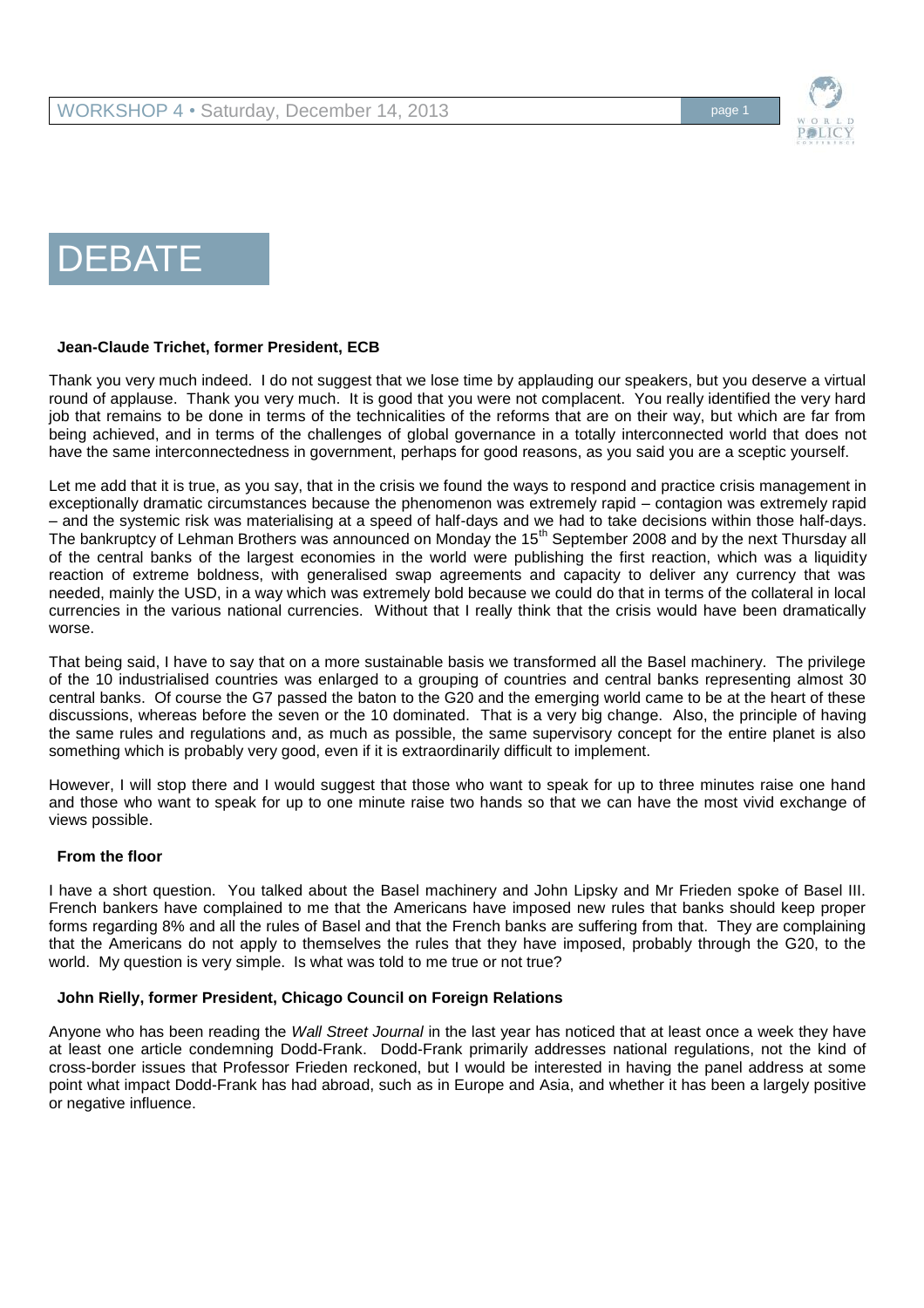

## **From the floor**

I have a question for either Dr Lipsky or Professor Frieden. I was hoping you could walk me through something. My understanding is that over the last couple of years we have seen a tremendous capitulation, not only within the industry because also a particular business model, in the way banks are run now. The traditional arbitrage mechanism used by retail banks in particular to make money has been proven to be a systemic failure and I am curious to see if the regulation that we are seeing implemented now is actually trying to regulate banks back into being good companies rather than an industry. Regulation is typically user-focused, but are we actually looking at imposing regulation for a cohort of industry players who all in likelihood are either not going to be here in 20 years' time or are going to be manifestly different through vertical integration, particularly from technology companies such as Google, over the next decades. My question specifically is whether the regulation is specifically dealing with banks as a mechanism representative of the industry as a whole rather than regulation dealing with the industry and the users who are the beneficiaries of that industry.

### **From the floor**

I have two specific questions. First to Professor Frieden, could you elaborate more on the political and economic aspects of the question? There were several papers from Mr Johnson, the former chief economist of the IMF, about the political influence of Wall Street on financial regulation in Congress. Would you say that the balance of power between politicians and financial bankers has significantly changed since the crisis?

My second question is to John Lipsky. You talked about the 'too big to fail' problem and the responsibility issue. There was a report from British Parliament's Independent Commission Banking Reform that had a proposal to hold individual banking managers more responsible for their past actions. Do you think that it would be efficient and just to impose criminal sanctions on individuals within banks? Thank you.

# **Jean-Claude Trichet, former President, ECB**

We have a lot of questions to answer, so it is best we respond to them quickly. One of the major problems we have is that undoubtedly we do not have the same financial structure on both sides of the Atlantic, in Japan and in other countries, including the emerging countries. Let me give you two or three figures. The commercial banks in Europe are financing 80% of the economy and the markets 20%. In the US the banks are financing 20% of the economy and the markets 80%. That is the reason why, while bank runs are very well known historically, the evaporation of liquidity from the market is the equivalent of a bank run. That has a dramatic impact in the US because the economy is largely financed through the markets. Also, the markets do not have the same structure. For instance, the repo are not the same. They have tight repo in the US and we have traditional repo in Europe and securities lending is generalised and not it is not necessarily so in Europe.

You have all these differences and I think that European banks are saying they are playing a much more important role than in other advanced economies and exactly the same rules are being put on all of us, which is true. The same rules will apply in terms of liquidity and are applied in terms of capital requirements. That is part of the issue and I think it is a real one. We have to accept that. There were global negotiations which were a compromise between some who wanted to go much further in terms of capital requirements and pressure and regulation and being tougher and tougher and those who were arguing that it would be too tough because it would dramatically hamper the financing of the economy. The results of the negotiations were the global compromise in extraordinarily difficult circumstances. John, what remarks do you have in response to the series of questions you received?

# **John Lipsky, Distinguished Visiting Scholar, The Paul H. Nitze School of Advanced International Studies**

I think your answer on Basel III was definitive. As regards Dodd-Frank, the jury is still out and it is going to be out for quite a while. Many detailed regulations are still not complete even though the legislation was passed some time ago. Therefore, the actual effect on the ground is not yet clear. As I indicated earlier, with proposals like the Volcker Rule, the devil is in the details, many of which have yet to be clarified. I suspect, for reasons that are understandable, when we look back we will find that Dodd-Frank will provide at least some examples of legal and regulatory overreach. In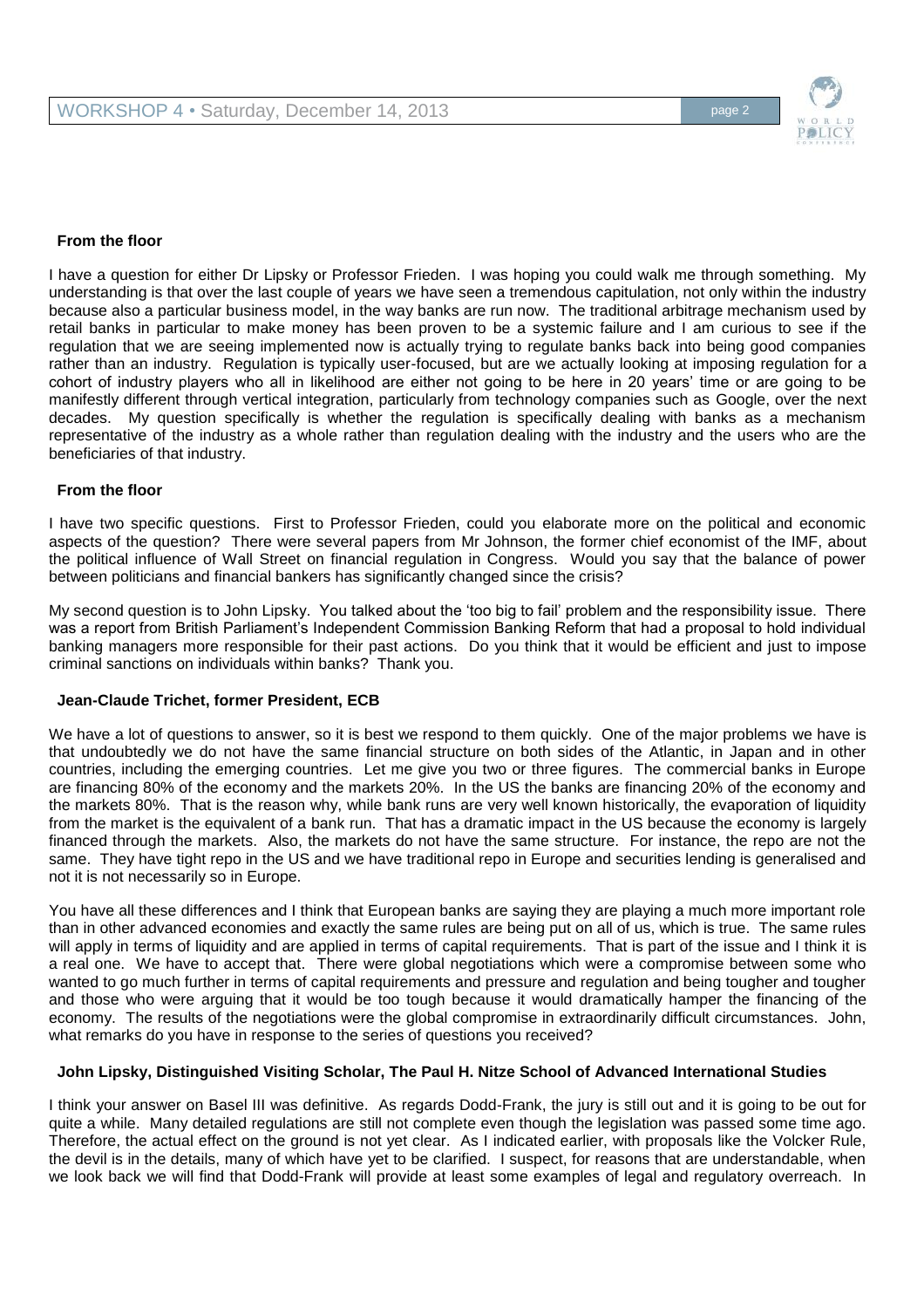

some cases, regulations are being applied although the implications for the workings of the system are not completely clear and/or are not necessarily directly responsive to the problems that were made evident by the crisis. Of course, it is understandable why this happened and to some extent, the sector simply is going to have to live with it.

Financial sector reforms are going to have international implications and maybe some of my colleagues here can speak to these more authoritatively than I can, but it will be hard to say whether Dodd-Frank overall will have been good or bad in its effects for several years to come. To be honest, I think that in many ways, the impact has not been as positive as it might have been. Substantial uncertainty that has been extended for rather a long time about many operational aspects of the institutions, including the very structure of the institutions themselves. Are they going to be broken up in different ways? What is the Volcker Rule -- or its counter-parties -- really going to mean for the workings of the financial system?

Has regulatory reform focused on institutions that essentially are dinosaurs? Is that the question?

# **From the floor**

That is pretty close. Are we regulating banks or banking and is it important to distinguish between the two now?

# **John Lipsky, Distinguished Visiting Scholar, The Paul H. Nitze School of Advanced International Studies**

Are we doing one or the other? The answer is "Yes". We probably are doing both. A word of caution: I can recall attending presentations in the 1990s by experts claiming that banks were dead, or at least zombies: Consumers want to be able to do all their banking on the Internet, so the story went, and therefore whoever comes up with the "killer app" is going to win all the business -- and that could be Microsoft or Google just as well as it could be a major bank. Maybe there will prove to be truth to that. So far, it has been even less true than might have been expected, but online commerce continues to grow at a very rapid pace. So perhaps more changes of this kind are on the way.

# **Jeffry Frieden, Professor of government, Harvard University**

I would just echo that. First of all, the regulatory reforms or initiatives are not only about banks and in fact they are not even only about banking. They are about financial services generally. I would be loathe to project what finance is going to look like 20 years from now, but they cover things like derivatives trading, exchange trading and so forth. I think that is the wave of the future to some extent. A lot of the future is on exchange trading and on markets and I think the regulators are aware of that.

There were questions about the political economy. On Dodd-Frank, first of all, John says the jury is still out. I would say the crime is still being committed. Dodd-Frank, like all regulation attempting to reform an entire sector or regulatory structure, is all in the implementation and that is actually where a lot of the political comes in. Simon Johnson and his predecessor, Raghuram Rajan, have been very clear about this, which is that the problem from a political economy standpoint is really that the only people who care about the micro details of regulatory implementation are the banks and the institutions that are being subjected to these regulations.

In some areas you have consumers who lobby. In trade policy, for example, if you try to impose tariffs the users of steel, such as the big auto companies, will lobby against that. When you are talking about consumer finance or anything that is very dispersed there is not a lot on the other side. Legislators are more aware of the risks of financial crisis now, not surprisingly, than they were five years ago. Barney Frank was my congressman, for example, but there are others who are alert to these issues. I do think that there is a risk that to some extent the implementation of Dodd-Frank will be – I hesitate to say hijacked – but will be unduly influenced by the financial institutions themselves in ways which will dilute some of its effects. That is always a risk with regulation. That is the political economy of anything.

On the first question about the international front, there is a similar story here as well, which is that the international politics of harmonisation is that typically everyone can agree that harmonisation is a good thing but no one agrees where the harmonisation should take place. You can say we should have common capital adequacy standards, but everyone wants the common standard to be their own standard so they do not have to do any adjusting. The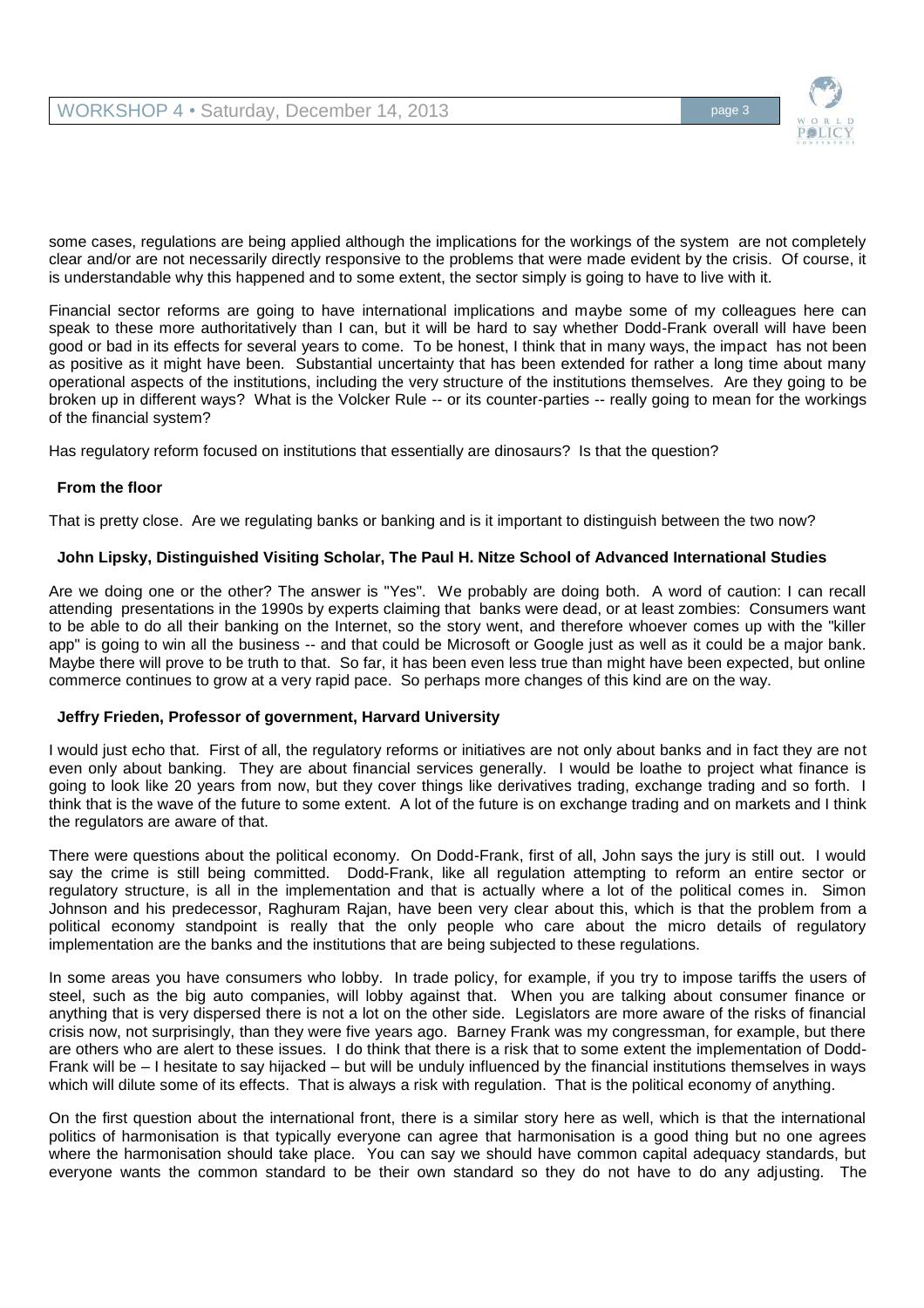

compliant typically comes from firms being asked to do more adjusting and, not surprisingly, as was also the case in Basel I and Basel II, the Anglo-American firms have had a little bit more influence and therefore they have been doing less adjusting, despite Jamie Dimon's claim that Basel III was anti-American, than some of the European firms. However, I do not think that is because it is ineffective. I think that is because any harmonisation is going to require adjustments by the various parties. If you believe that harmonisation is a good thing then you have to recognise that some are going to be hurt more than others by harmonisation. If you want to avoid that then do not harmonise.

# **Jean-Claude Trichet, former President, ECB**

We should also add in this regard that it is a game which is more complex because you also have the market. The Basel rules allow a staggering of the capital requirements in order to permit the global economy to be financed as much as possible in the recovery period, but the markets are not waiting. They are not used to waiting and they immediately asked to have the level of capital requirements at the global level which was only supposed to culminate in 2018/2019. Again, when there is anxiety in the market it will always ask for more. It is what we have observed. It also perhaps explains part of the complaints that some of us have heard.

# **Benoît Coeuré, Member of the Executive Board, ECB**

Very shortly on harmonisation, I certainly acknowledge that there are enormous political economy challenges to having something closer to a global regulation. Because we do not have a global government we are not going to have it. Nevertheless, I see grounds for hope in one new aspect, which is that there is now an international agreement that taxpayers will come last when we wind up banks. These rules are being implemented in various ways throughout the world under the aegis of the Financial Stability Board. That is reason for hope because the biggest hurdle for harmonisation has been that whenever taxpayer money is involved finance ministers talk first to their parliaments, and rightly so. That is absolutely what they have to do and what they should do. If you have an agreement that taxpayers will come last then it will become a bit easier to coordinate bank supervision and maybe even to coordinate when you wind up a large cross-border institution.

# **Jean-Claude Trichet, former President, ECB**

Jeff and John were both very clear that resolution was one of the most important things. Let me add to what you have just said, Benoît. The problem of distinguishing the difference between a going concern and a gone concern also causes me some anxiety because it is of course perfect to put taxpayers last if you have a gone concern. You liquidate the bank in that case and you make the private sector pay what is needed. It might nevertheless be necessary for the taxpayer to be somewhat involved to avoid systemic contagion, but that should be very modest involvement. However, if you have a going concern, such as a bank which is in difficulty but is can continue working, to say that the taxpayer comes last might mean that all of the creditors will have to pay a price, perhaps a big one, and then the bank's credit might be totally destroyed. I would therefore prefer by far in such cases to have a lot of bailing in ex-ante with a lot of the new instruments that now appear to be perfectly workable, but I feel a little bit uneasy.

# **Jeffry Frieden, Professor of government, Harvard University**

Again, as is so often the case, this is really a political economy issue. Once you establish the principle that the taxpayer comes last then of course the regulators and the institutions themselves have every incentive to declare that every financial institution in trouble is illiquid but not insolvent and to exercise regulatory forbearance and all sorts of mechanisms to avoid going to the taxpayer, and that can get you down an ever deeper hole.

# **Jean-Claude Trichet, former President, ECB**

The discussion between the speakers is excellent, but I have to make sure that all of your questions are answered. Do we have any other questions?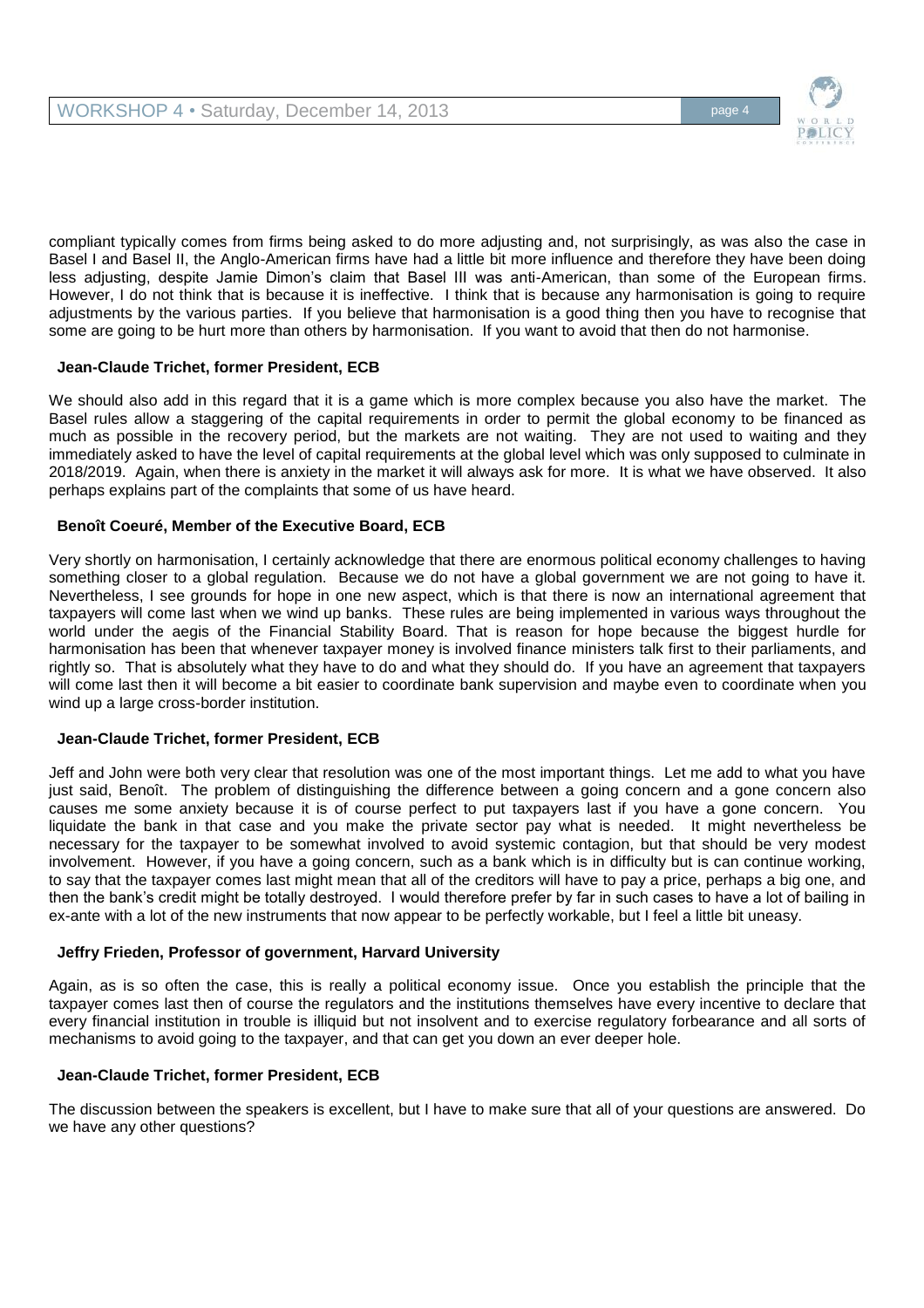

# **From the floor**

This is not necessarily an issue on the international scene, but it is a pretty large issue in the United States. There is a possible student loan crisis or bubble. How do you see that unfolding if it were to happen?

#### **From the floor**

I have one question that goes back to capital requirements. Could you elaborate a little bit on the capital charge for government bonds and your opinion on that? Secondly, on the Basel III rules, do you not think at some point that we have gone too far in creating so-called 'shadow banking'? For examples, it is proposed to have insurance companies invest in some risk, which used to be held by banks. What do you think about that?

#### **From the floor**

Do you think the Volcker Rule will lead to a better market or do you think the market will remain the same as it is now and do you think it will make banks more risk-adverse or risk-taking in terms of opening the credit market up?

#### **From the floor**

I just wanted to say that we did not have an answer to the young gentleman's question, which was very interesting, about the personal responsibility of the CEOs whose actions led to this situation. Thank you.

#### **From the floor**

Basically would it be efficient and just to send more people to jail if they fail?

#### **John Lipsky, Distinguished Visiting Scholar, The Paul H. Nitze School of Advanced International Studies**

I would like to say a few things on this topic. First, regarding Dodd-Frank and the industry trying to influence it, I think, again, the devil of the legislation is in the details, including regulations that have not yet been written and applied. We will see what really happens, but I think it is safe to say that it has added a lot of complexity and a lot of uncertainty in areas that are not clearly central to the goal of making the system work better. We understand why that has happened, but nonetheless, that is where we are.

The issue of possible student loan bubbles is intriguing. I do not know if everybody is familiar with the situation in the United States. It has been very easy to get federally-guaranteed student loans to attend university. At the same time, university education has become extremely costly, as tuition has increased by a multiple of the general inflation rate for many years. It makes one wonder whether that rapid price hike has been encouraged by public policy that made it very easy for students to get themselves deep in debt to pay for rapidly-increasing tuitions. I don't have an answer for this, but there certainly has been a tendency recently for students to find out that the increase in their earning power has not been commensurate with the debts they have accumulated in order to finance their education. There is a similarity of this situation to the subprime crisis: Many borrowers got themselves in over their heads financially. This creates moral hazard problems, but at least hopefully the universities, who have very happily kept raising tuition, will help to come up with policy solutions, along with ways to avoid future problems.

On zero weighting, it seems to me that this is an area where transparency is more effective than officialdom arbitrarily trying to differentiate the risk weighting for different sovereigns, but we will see. That idea will get tested in the upcoming European stress test because if you get this combination of zero weighting in the stress test but total transparency in terms of holdings it will be very interesting to see from the market reaction if that is an effective way to deal with this challenge.

## **Benoît Coeuré, Member of the Executive Board, ECB**

In any case, total transparency is necessary. It is a demand of the market. It is necessary.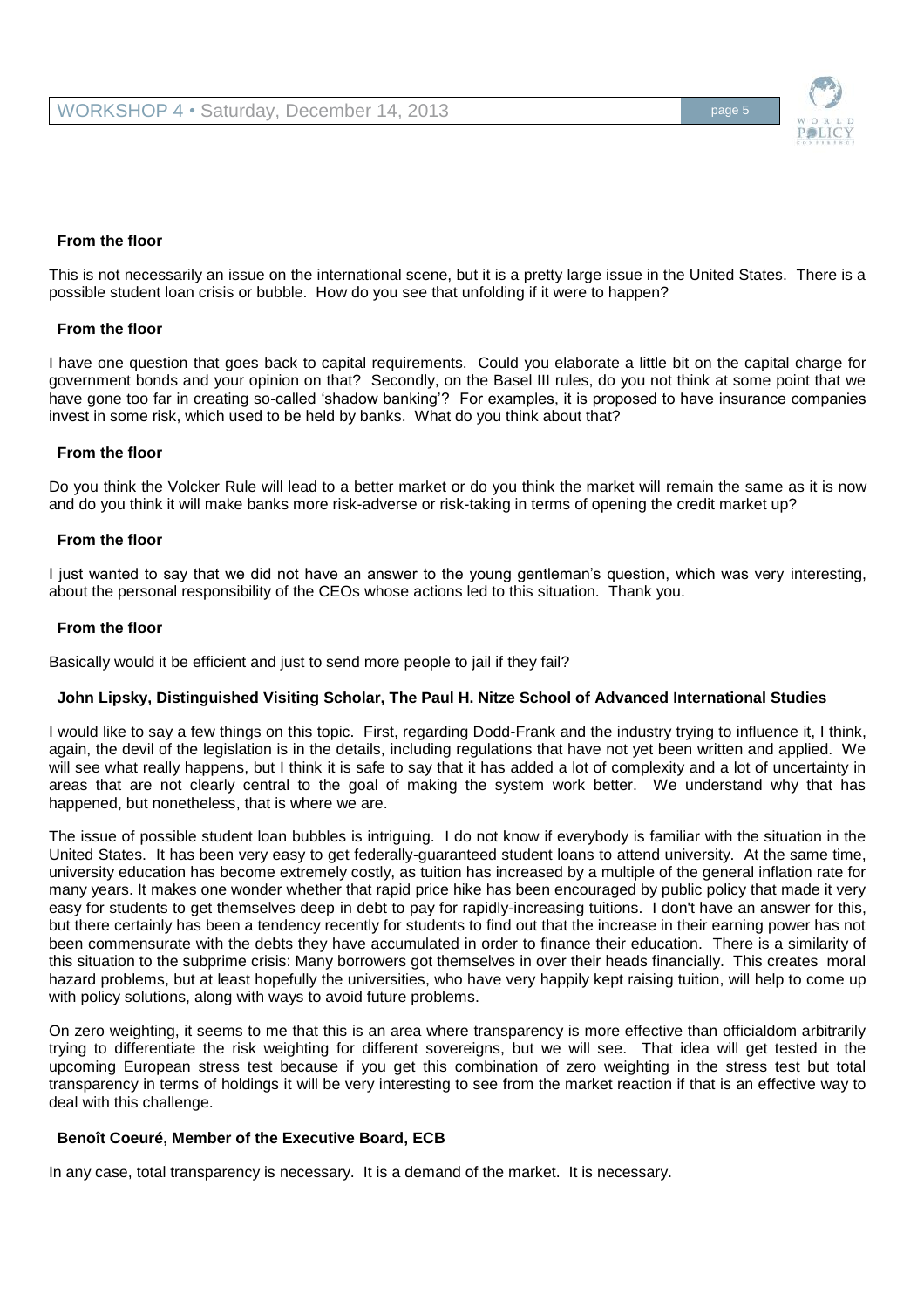

# **John Lipsky, Distinguished Visiting Scholar, The Paul H. Nitze School of Advanced International Studies**

I agree. That is exactly right.

# **Benoît Coeuré, Member of the Executive Board, ECB**

We will, however, have the second session on banking union, which may give me an opportunity to elaborate further on sovereign exposures.

# **John Lipsky, Distinguished Visiting Scholar, The Paul H. Nitze School of Advanced International Studies**

Yes. Regarding personal liability, I find this whole business a bit puzzling. If someone has broken a law and committed fraud then they should be criminally liable. If they have been guilty of bad judgement and made mistakes in circumstances in which no criminal intent is indicated, I am not clear what issue of criminal law is at stake. I am not a lawyer and I am not an expert in this matter. I suppose that the concept of criminal negligence could be relevant. Where you draw the line on criminality, I do not know, but it seems obvious that many people have concluded that bankers got away with doing terrible things and somebody should have gone to jail. This sounds more like an issue for political science, so over to you, Jeffrey.

# **Jeffry Frieden, Professor of government, Harvard University**

I am glad that sounds like political science to you. The student loan bubble is reminiscent of the subprime bubble in the sense that just as mortgages were a way for banks to speculate on housing, student loans are a way for banks to speculate on government loan policy. It does have a lot of that flavour. I think it will eventually require substantial government bailouts in one form or another, either of the students or of the financial institutions.

On personal responsibility, one thing to note is that American banks have been hit with extraordinarily large fines, much, much larger than anything that has been assessed in Europe. Whether that is sufficient to exercise any subsequent discipline or to have a deterrent effect I do not know, and I agree with John that personal liability should apply where the law has been broken. The one area where I think it would be in the interest of the firms to actually act is if they could demonstrate actions by individual loan officers or others that were irresponsible, if not illegal, and try to claw back some of the earnings themselves.

# **John Lipsky, Distinguished Visiting Scholar, The Paul H. Nitze School of Advanced International Studies**

That has happened, and clawbacks have been applied.

# **Jeffry Frieden, Professor of government, Harvard University**

That has happened in some cases. It may not have happened enough and it is typically not in the interests of the firms to publicise that. There was a question about Basel III and shadow banking. I am not sure I quite understood the import of the question, but I think the general view in the US, a view I agree with, is that there is not a problem with the shadow banking system as a system. There is not a problem with the instruments themselves, but there is a problem with the capital requirements associated with the institutions that are ultimately responsible for those operations. The problem that emerged in 2007/2008 was that you had essentially, although this is exaggerating a little bit, virtually nothing held in reserve against some very, very substantial liabilities. That is something that I believe is being addressed. I do not think therefore that the problem is the shadow banking itself. It is a problem of how the shadow banking system is integrated into the broader financial system in a way which does not lead to regulatory arbitrage that leaves the taxpayers exposed again.

On the Volcker Rule, I think the general consensus is that the Volcker Rule, no matter how it is interpreted – and no one really knows how it is going to be interpreted because the definition of proprietary trading is very ambiguous – is unlikely to have a substantial impact on financial operations. It may affect some institutions. It may affect the character of some trading, but it will not be a major factor.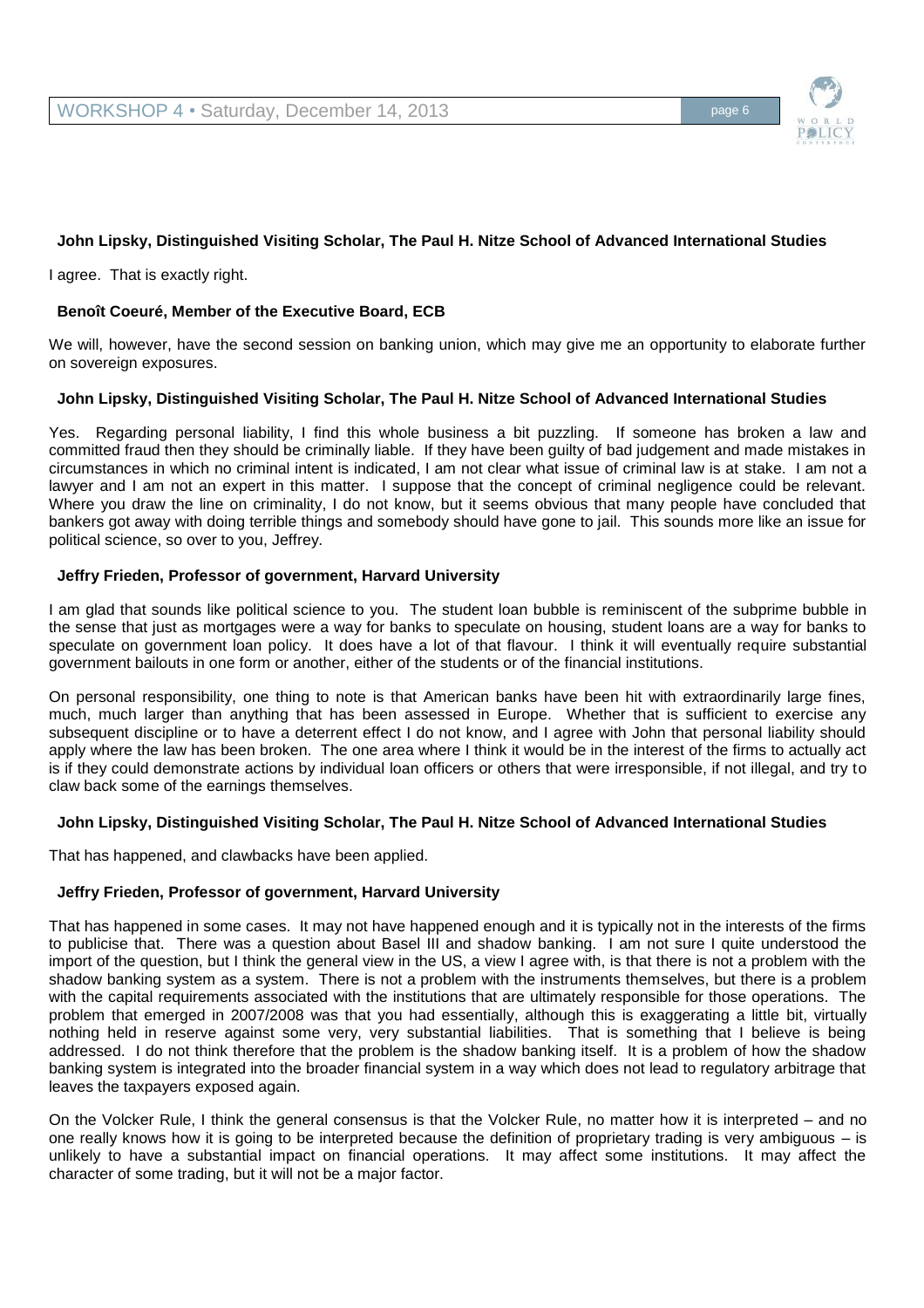

## **John Lipsky, Distinguished Visiting Scholar, The Paul H. Nitze School of Advanced International Studies**

Just to clarify what I said about the Volcker Rule earlier, in addition to the point that we will find out more when we see the final instrument: One expert has stated, the Volcker Rule is a concept but not a policy. In other words, there are many ways that it could be applied. We can all agree on the idea that publicly-guaranteed firms should not engage in proprietary trading. The question remains, however, of defining proprietary trading.

The point that I think is often underemphasized, that I mentioned earlier, is that a financial institution -- especially a large financial institution -- will create a market risk profile that will be somewhat random because of the timing of deals closing and so forth. This aspect is just not susceptible to control on a day to day basis. However, market risk exposure is susceptible to measurement.

It therefore is possible for an institution to have a very good idea of its market risk at any particular point in time. It seems to me it would be irresponsible for the management of such an institution to say, 'Our market risk profile is a result of whatever business happens and we are not going to try to modify it.' A common response to this is, 'Well, you mean hedging.' But this isn't quite right, either. The idea isn't to neutralize all market risk. The goal is to create a market risk profile that seems to be more appropriate than an essentially semi-random result of operations. Thus, both the principle underlying the Volcker Rule and the notion that market risk needs to be managed seem reasonable. So the challenge is to write regulations that allow management to be prudent without transgressing some reasonable limits.

### **Jean-Claude Trichet, former President, ECB**

Thank you very much indeed. I would say we are both at a conceptual and philosophical level and a highly technical level, which of course is the interest of such an issue. As regards the Volcker Rule, the main problem I saw when discussing it with banks was that they would say that proprietary trading is okay. There is no problem there. However, what about market-making for our clients when we have commercial clients? It seems to me that the last crystallisation of the Volcker Rule in the US considers that market-making could be permitted for commercial banks, and I understand that is more or less what has been done in France, which is the first country to apply these rules because Liikanen, Volcker and Vickers have not yet been applied, but the French are very pumped up in issuing laws, so we have a law and the law says that market-making might be possible, and it has been criticised precisely for that, but I think it is common sense.

Regarding the last point on the banks, I totally share the views expressed. Either it is criminal according to the law or it is extremely poor management with an extremely bad risk culture creating problems for society as a whole. These are two different things. Normally in the second case where there is an impact on society as a whole you lose your job and you lose a lot of money, because the shareholders lose a lot of money so you are punished in your own personal wealth, and often highly punished. I think this is the right way to go about it. If you have committed a criminal act you go to jail, full stop, and there are people who are in jail. I would guard against scapegoating.

If you scapegoat the banks – and clearly the commercial banks have been scapegoated, if I may – then what about the non-banks? They have enormous responsibility for what has happened. What about pure speculation, such as hedge funds and so forth? They of course accelerated the crisis in some cases and are partly responsible for the bubble. What about the rating agencies that were creating a false sentiment of tranquillity? One can go on. You see that the problem we have is the total absence of resilience in an entire system. It is the entire system that proved to be extraordinarily fragile and it is the entire system that we have to make much more resilient and we are discussing how to do that, which goes further than what we have already said because you also have the accounting rules that are part of the procyclicality of the system and the rating agencies and so forth. Let us avoid scapegoating therefore because you would be scapegoating one part of the system and de-scalping the others, which should not be done. The responsibility is very widely shared. However, I think we had a very good interaction.